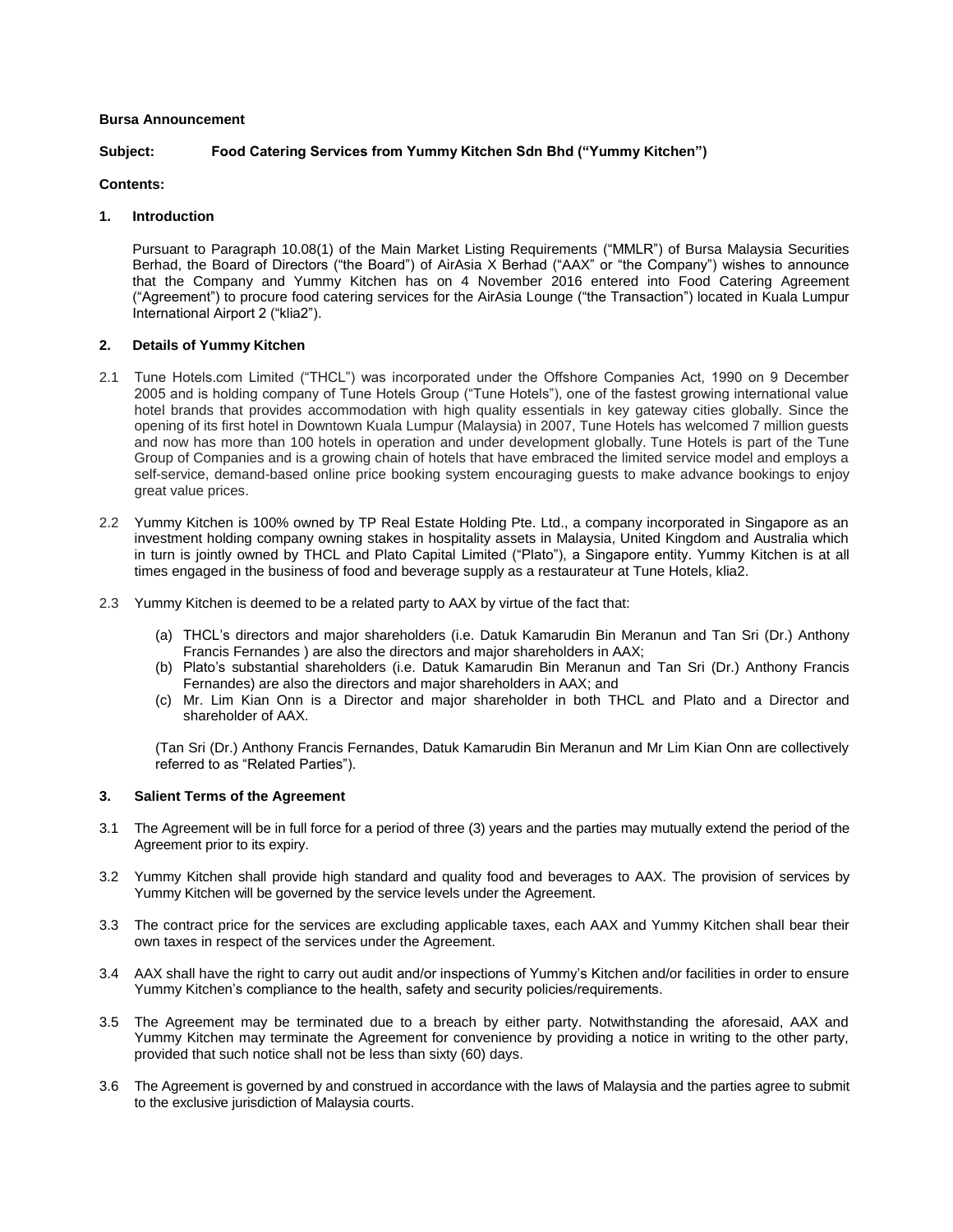### **4. Financial Effect of the Agreement**

The Agreement will not create material financial impact in the current financial year nor will it have any effect on the share capital and substantial shareholders' shareholdings of the Company. It is not expected to have material effect on the net assets per share, earnings per share and gearing of the Company for the financial year ending in 31 December 2016.

### **5. Basis of Consideration**

The contract price of RM2,511,000 is an estimated value derived based on the market rate for food catering services.

### **6. Financial Risks**

The financial risks associated with the Agreement are expected to be minimal as the risks are limited to the total consideration as stated in Section 5 above.

### **7. Rationale for the Transaction**

To set out the terms and conditions including the contributions, responsibilities and liabilities of the parties as well as the mutual undertakings and co-operation between them for their mutual benefit.

#### **8. Directors' and Major Shareholders' Interests**

The Related Parties are deemed interested in the Agreement and they have abstained from all management and Board of Directors' deliberations in respect of the Agreement. The Related Parties' direct and indirect shareholdings in the Company as at 4 November 2016 are as set out in the table below:

|                                                      | <b>Direct</b> |       | <b>Indirect</b> |        |
|------------------------------------------------------|---------------|-------|-----------------|--------|
|                                                      | No. of Shares | %     | No. of Shares   | %      |
| Anthony<br>Tan Sri (Dr.)<br><b>Francis Fernandes</b> | 87,303,728    | 2.105 | 1,310,331,376*  | 31.588 |
| Bin<br>Kamarudin<br>Datuk<br>Meranun                 | 337,702,739   | 8.141 | 1,310,331,376*  | 31.588 |
| Mr. Lim Kian Onn                                     | Nil           | Nil   | 197,833,356     | 4.769  |

*Note:*

*\* deemed interested by virtue of Section 6A of the Companies Act, 1965 through a shareholding of more than 15% in* AirAsia Berhad and Tune Group Sdn. Bhd.

Save as disclosed, no other directors and/or major shareholders of the Company and/or person connected with them have any interest, whether directly or indirectly in the Agreement.

#### **9. Audit Committee's Opinion**

The Audit Committee having considered all the relevant factors in respect of the Agreement is of the opinion that entering into the Agreement is in the best interest of the Company as the Transaction in entered under fair, reasonable and on normal commercial terms which are not detrimental to the interest of the minority shareholders.

## **10. Board of Directors**

The Directors (other than the Directors who have abstained as stated in Section 8 above) having considered all the relevant factors in respect of the Agreement is of the opinion that entering into the Agreement is in the best interest of the Company.

#### **11. Approval Required**

The value of the Transaction would not breach the 5% percentage ratio as prescribed under the MMLR. As such the Company does not require the approval of its shareholders.